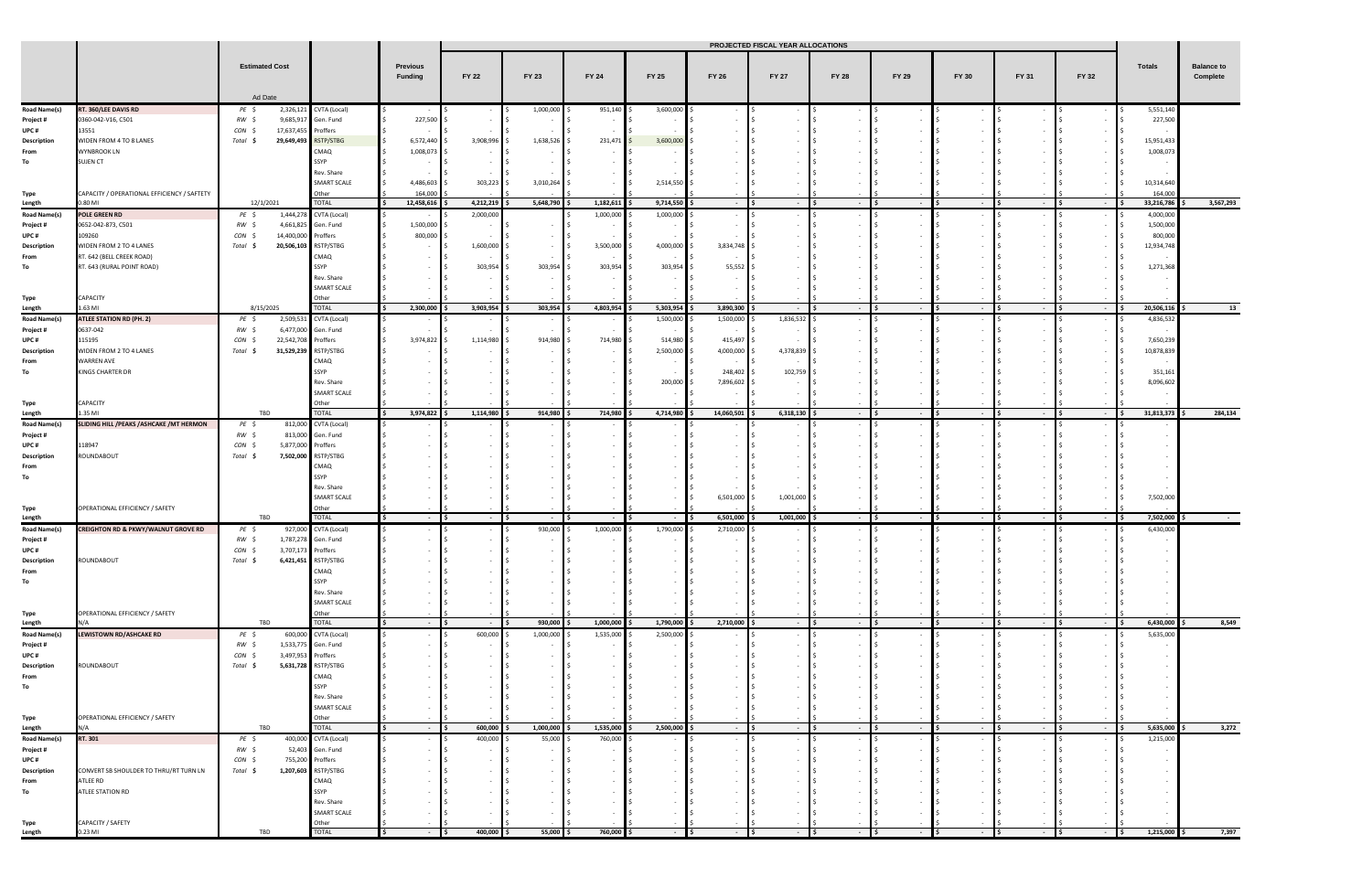|                                  |                                           | <b>Estimated Cost</b> |                      |                             |        | PROJECTED FISCAL YEAR ALLOCATIONS |           |           |                            |                         |            |                                   |                |              |                         |                          |              |              |       |       |
|----------------------------------|-------------------------------------------|-----------------------|----------------------|-----------------------------|--------|-----------------------------------|-----------|-----------|----------------------------|-------------------------|------------|-----------------------------------|----------------|--------------|-------------------------|--------------------------|--------------|--------------|-------|-------|
|                                  |                                           |                       |                      | Ad Date                     |        |                                   |           |           | Previous<br><b>Funding</b> | <b>FY 22</b>            | FY 23      | FY 24                             | FY 25          | <b>FY 26</b> | <b>FY 27</b>            | <b>FY 28</b>             | <b>FY 29</b> | <b>FY 30</b> | FY 31 | FY 32 |
|                                  |                                           |                       |                      |                             |        |                                   |           |           |                            |                         |            |                                   |                |              |                         |                          |              |              |       |       |
| <b>Road Name(s)</b>              | RT. 1 & RT. 30                            | PE \$                 |                      | 600,000 CVTA (Local)        |        | 600,000                           | 1,000,000 | 1,350,000 | 2,165,000                  |                         |            |                                   |                | l S          |                         |                          | 5,115,000    |              |       |       |
| Project #<br>UPC#                |                                           | RW \$<br>CON \$       | 3,165,573 Proffers   | 1,345,185 Gen. Fund         |        |                                   |           |           |                            |                         |            |                                   |                |              |                         |                          |              |              |       |       |
| Description                      | <b>CONTINOUS GREEN-T</b>                  | Total \$              |                      | 5,110,758 RSTP/STBG         |        |                                   |           |           |                            |                         |            |                                   |                |              |                         |                          |              |              |       |       |
| From                             |                                           |                       |                      | CMAQ                        |        |                                   |           |           |                            |                         |            |                                   |                |              |                         |                          |              |              |       |       |
| To                               |                                           |                       |                      | SSYP                        |        |                                   |           |           |                            |                         |            |                                   |                |              |                         |                          |              |              |       |       |
|                                  |                                           |                       |                      | Rev. Share                  |        |                                   |           |           |                            |                         |            |                                   |                |              |                         |                          |              |              |       |       |
|                                  |                                           |                       |                      | SMART SCALE                 |        |                                   |           |           |                            |                         |            |                                   |                |              |                         |                          |              |              |       |       |
| Type                             | OPERATIONAL EFFICIENCY / SAFETY           |                       |                      | Other                       |        |                                   |           |           |                            |                         |            |                                   |                |              |                         |                          |              |              |       |       |
| Length                           |                                           | TBD                   |                      | <b>TOTAL</b>                | $\sim$ | 600,000                           | 1,000,000 | 1,350,000 | 2,165,000                  | <b>Contract</b>         | $\sim$ $-$ | $\sim$ $-$                        |                | $\sim$       | - IS                    | $\sim 100$               | 5,115,000    | 4,242        |       |       |
| <b>Road Name(s)</b>              | <b>ATLEE STATION RD (PH. 3)</b>           | PE \$                 |                      | 2,175,333 CVTA (Local)      |        |                                   |           |           |                            | 1,000,000               | 5,000,000  | 5,000,000                         | 3,500,000      | 4,500,000    |                         |                          | 19,000,000   |              |       |       |
| Project #                        | 0637-042                                  | RW \$                 | 4,688,475            | Gen. Fund                   |        |                                   |           |           |                            |                         |            |                                   |                |              |                         |                          |              |              |       |       |
| UPC#                             |                                           | CON \$                | 23,585,886           | Proffers                    |        |                                   |           |           |                            |                         |            |                                   |                |              |                         |                          |              |              |       |       |
| Description                      | WIDEN FROM 2 TO 4 LANES                   | Total \$              | 30,449,694           | RSTP/STBG                   |        |                                   |           |           |                            |                         |            | 1,000,000                         | 4,000,000      | 5,000,000    |                         |                          | 10,000,000   |              |       |       |
| From                             | KINGS CHARTER DR                          |                       |                      | CMAQ                        |        |                                   |           |           |                            |                         |            |                                   |                |              |                         |                          |              |              |       |       |
| To                               | <b>SLIDING HILL</b>                       |                       |                      | SSYP                        |        |                                   |           |           |                            |                         |            |                                   |                |              |                         |                          |              |              |       |       |
|                                  |                                           |                       |                      | Rev. Share<br>SMART SCALE   |        |                                   |           |           |                            |                         | 5,000,000  | 5,000,000                         |                |              |                         |                          | 10,000,000   |              |       |       |
| Type                             | CAPACITY                                  |                       |                      | Other                       |        |                                   |           |           |                            |                         |            |                                   |                |              |                         |                          |              |              |       |       |
| Length                           | .50 MI                                    | TBD                   |                      | <b>TOTAL</b>                | $\sim$ |                                   | $\sim$    | $\sim$    | $\sim$ $-$                 | 1,000,000               | 10,000,000 | 11,000,000                        | 7,500,000 \$   | 9,500,000 \$ | $ \blacksquare$         | $\sim$ 100 $\pm$         | 39,000,000   | 8,550,306    |       |       |
| <b>Road Name(s)</b>              | ATLEE RD/BUS. RT. 360/COLD HARBOR RD      | PE \$                 |                      | 925,000 CVTA (Local)        |        | 930,000                           | 1,000,000 | 1,790,000 | 2,780,000                  |                         |            |                                   |                |              |                         |                          | 6,500,000    |              |       |       |
| Project #                        |                                           | RW \$                 | 1,800,000            | Gen. Fund                   |        |                                   |           |           |                            |                         |            |                                   |                |              |                         |                          |              |              |       |       |
| UPC#                             |                                           | CON \$                | 3,775,000            | Proffers                    |        |                                   |           |           |                            |                         |            |                                   |                |              |                         |                          |              |              |       |       |
| Description                      | ROUNDABOUT                                | Total \$              | 6,500,000            | RSTP/STBG                   |        |                                   |           |           |                            |                         |            |                                   |                |              |                         |                          |              |              |       |       |
| From                             |                                           |                       |                      | CMAQ                        |        |                                   |           |           |                            |                         |            |                                   |                |              |                         |                          |              |              |       |       |
| To                               |                                           |                       |                      | SSYP                        |        |                                   |           |           |                            |                         |            |                                   |                |              |                         |                          |              |              |       |       |
|                                  |                                           |                       |                      | Rev. Share                  |        |                                   |           |           |                            |                         |            |                                   |                |              |                         |                          |              |              |       |       |
|                                  |                                           |                       |                      | SMART SCALE                 |        |                                   |           |           |                            |                         |            |                                   |                |              |                         |                          |              |              |       |       |
| Type                             | OPERATIONAL EFFICIENCY / SAFETY           |                       |                      | Other<br><b>TOTAL</b>       |        |                                   |           |           |                            |                         |            |                                   |                |              |                         |                          |              |              |       |       |
| Length                           |                                           | TBD                   |                      |                             | $\sim$ | 930,000                           | 1,000,000 | 1,790,000 | 2,780,000                  | $\sim 100$<br>1,000,000 | $\sim$ $-$ | $\sim 10^{-11}$                   | $\sim$         | lis.<br>- IS | - IS                    | $\sim 10^{-10}$          | 6,500,000    |              |       |       |
| <b>Road Name(s)</b><br>Project # | <b>GREENWOOD RD/BLANTON RD/ASHLAND RD</b> | PE \$<br>RW \$        | 925,000<br>1,800,000 | CVTA (Local)<br>Gen. Fund   |        |                                   |           |           | 930,000                    |                         | 1,790,000  | 2,780,000                         |                |              |                         |                          | 6,500,000    |              |       |       |
| UPC #                            |                                           | CON \$                | 3,775,000 Proffers   |                             |        |                                   |           |           |                            |                         |            |                                   |                |              |                         |                          |              |              |       |       |
| Description                      | ROUNDABOUT                                | Total \$              | 6,500,000            | RSTP/STBG                   |        |                                   |           |           |                            |                         |            |                                   |                |              |                         |                          |              |              |       |       |
| From                             |                                           |                       |                      | CMAQ                        |        |                                   |           |           |                            |                         |            |                                   |                |              |                         |                          |              |              |       |       |
| To                               |                                           |                       |                      | SSYP                        |        |                                   |           |           |                            |                         |            |                                   |                |              |                         |                          |              |              |       |       |
|                                  |                                           |                       |                      | Rev. Share                  |        |                                   |           |           |                            |                         |            |                                   |                |              |                         |                          |              |              |       |       |
|                                  |                                           |                       |                      | SMART SCALE                 |        |                                   |           |           |                            |                         |            |                                   |                |              |                         |                          |              |              |       |       |
| Type                             | OPERATIONAL EFFICIENCY / SAFETY           |                       |                      | Other                       |        |                                   |           |           |                            |                         |            |                                   |                |              |                         |                          |              |              |       |       |
| Length                           |                                           | TBD                   |                      | TOTAL                       |        |                                   |           |           | 930,000                    | 1,000,000               | 1,790,000  | 2,780,000                         |                |              |                         | $\sim$                   | 6,500,000    |              |       |       |
| <b>Road Name(s)</b>              | RT. 54 / GODDINS HILL RD LEFT TURN LANE   | PE \$                 |                      | CVTA (Local)                |        |                                   |           |           |                            |                         |            |                                   | 100,000        | 300,000 \$   |                         |                          | 400,000      |              |       |       |
| Project #                        |                                           | RW \$                 |                      | Gen. Fund                   |        |                                   |           |           |                            |                         |            |                                   |                |              |                         |                          |              |              |       |       |
| UPC#                             |                                           | $CON \S$              | 1,600,000 Proffers   |                             |        |                                   |           |           |                            |                         |            | 372,000 \$                        |                |              |                         |                          | 372,000      |              |       |       |
| Description                      |                                           | Total \$              |                      | 1,600,000 RSTP/STBG         |        |                                   |           |           |                            |                         |            |                                   |                |              |                         |                          |              |              |       |       |
| From<br>To                       |                                           |                       |                      | CMAQ<br>SSYP                |        |                                   |           |           |                            |                         |            |                                   |                |              |                         |                          |              |              |       |       |
|                                  |                                           |                       |                      | Rev. Share                  |        |                                   |           |           |                            |                         |            |                                   | 400,000        | 400,000      |                         |                          | 800,000      |              |       |       |
|                                  |                                           |                       |                      | <b>SMART SCALE</b>          |        |                                   |           |           |                            |                         |            |                                   |                |              |                         |                          |              |              |       |       |
| Type                             | OPERATIONAL EFFICIENCY / SAFETY           |                       |                      | Other                       |        |                                   |           |           |                            |                         |            |                                   |                |              |                         |                          |              |              |       |       |
| Length                           | N/A                                       | TBD                   |                      | <b>TOTAL</b>                | $\sim$ |                                   | $\sim$    | $\sim$    | $\sim$ $-$                 | $\sim$ $-$              | $\sim$ $-$ | 372,000                           | $500,000$ \$   | 700,000      | $\sim$                  | $\sim$                   | 1,572,000    | (28,000)     |       |       |
| <b>Road Name(s)</b>              | . PATRICK HENRY RD WIDENING               | $PE$ \$               |                      | CVTA (Local)                |        |                                   |           |           |                            |                         |            | $\sim$                            | 1,250,000      | 1,250,000    |                         | $\sim$                   | 2,500,000    |              |       |       |
| Project #                        |                                           | RW \$                 |                      | Gen. Fund                   |        |                                   |           |           |                            |                         | $\sim$ $-$ | $\blacksquare$<br>$\sim 10^{-11}$ |                |              |                         | $\sim$                   |              |              |       |       |
| UPC#                             |                                           | $CON \S$              | 5,520,000            | Proffers                    |        |                                   |           |           |                            |                         | $\sim$     | 357,000                           |                |              |                         |                          | 357,000      |              |       |       |
| Description                      |                                           | Total \$              | 5,520,000            | RSTP/STBG                   |        |                                   |           |           |                            |                         | $\sim$     |                                   |                |              |                         |                          |              |              |       |       |
| From                             | I-95 INTERCHANGE                          |                       |                      | CMAQ                        |        |                                   |           |           |                            |                         |            |                                   |                |              |                         |                          |              |              |       |       |
| To                               | WOODSIDE LANE                             |                       |                      | SSYP                        |        |                                   |           |           |                            |                         |            |                                   |                |              |                         |                          |              |              |       |       |
|                                  |                                           |                       |                      | Rev. Share                  |        |                                   |           |           |                            |                         |            |                                   | 1,250,000      | 1,250,000    |                         |                          | 2,500,000    |              |       |       |
| Type                             | CAPACITY                                  |                       |                      | <b>SMART SCALE</b><br>Other |        |                                   |           |           |                            |                         |            |                                   |                |              |                         |                          | $\sim$       |              |       |       |
| Length                           | $0.50$ MI                                 | TBD                   |                      | <b>TOTAL</b>                | $\sim$ | $\sim$ 100 $\sim$                 | $\sim$    | - IS      | $\sim$ $-$                 | $-$ 15                  | $-$ \$     | 357,000                           | 2,500,000      | 2,500,000    | <b>IS</b><br>$\sim$ $-$ | $\sim 10$                | 5,357,000    | (163,000)    |       |       |
| <b>Road Name(s)</b>              | <b>I-95 - INTERCHANGE MODIFICATIONS</b>   | $PE$ \$               |                      | CVTA (Local)                |        |                                   |           |           |                            |                         |            |                                   |                |              |                         | $\sim$                   |              |              |       |       |
| Project #                        |                                           | $RW \simeq$           |                      | Gen. Fund                   |        |                                   |           |           |                            |                         | $\sim$     | $\sim$                            |                |              |                         | $\sim$                   | $\sim$       |              |       |       |
| UPC#                             |                                           | CON \$                | 21,000,000           | Proffers                    |        |                                   |           |           |                            |                         |            |                                   |                |              | 618,000                 | $\sim$                   | 618,000      |              |       |       |
| Description                      |                                           | Total \$              | 21,000,000           | RSTP/STBG                   |        |                                   |           |           |                            |                         |            |                                   | 5,000,000      | 5,000,000    |                         | $\sim$                   | 10,000,000   |              |       |       |
| From                             |                                           |                       |                      | CMAQ                        |        |                                   |           |           |                            |                         |            |                                   |                |              |                         | $\overline{\phantom{a}}$ | $\sim$       |              |       |       |
| To                               |                                           |                       |                      | SSYP                        |        |                                   |           |           |                            |                         |            |                                   |                |              |                         |                          |              |              |       |       |
|                                  |                                           |                       |                      | Rev. Share                  |        |                                   |           |           |                            |                         |            |                                   |                |              |                         |                          |              |              |       |       |
|                                  |                                           |                       |                      | <b>SMART SCALE</b>          |        |                                   |           |           |                            |                         |            |                                   | $3,000,000$ \$ | 3,000,000    |                         |                          | 6,000,000    |              |       |       |
| Type                             | OPERATIONAL EFFICIENCY / SAFETY           |                       |                      | Other<br><b>TOTAL</b>       |        |                                   |           |           |                            |                         |            |                                   | 5,000,000      | 5,000,000    |                         |                          | 10,000,000   |              |       |       |
| Length                           | N/A                                       | TBD                   |                      |                             |        |                                   |           |           |                            |                         |            |                                   | 13,000,000     | 13,000,000   | 618,000                 | $\sim$                   | 26,618,000   | 5,618,000    |       |       |